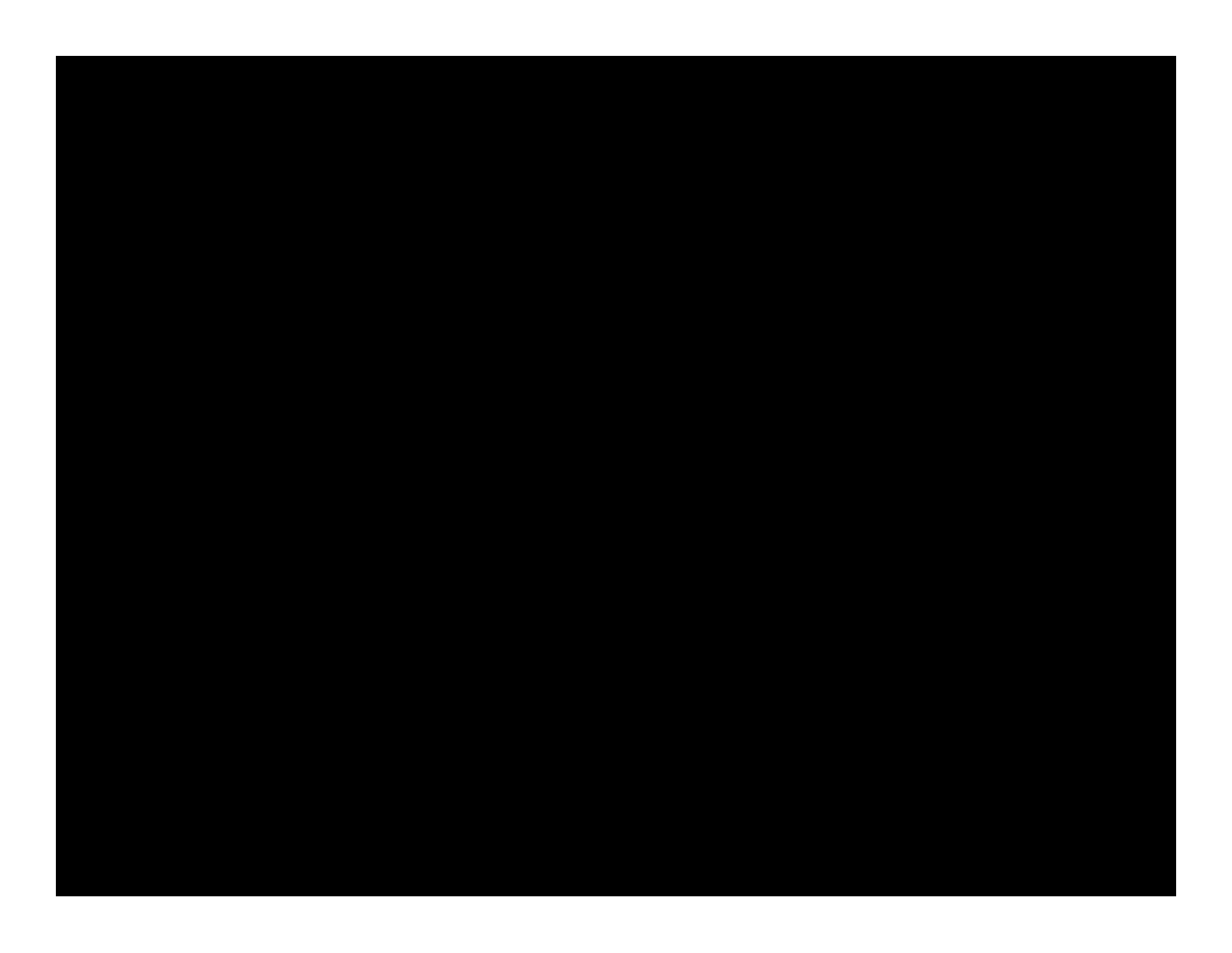2 Corinthians 4:1-18

"God, who comforts the downcast, comforted us …" (2 Corinthians 7:6)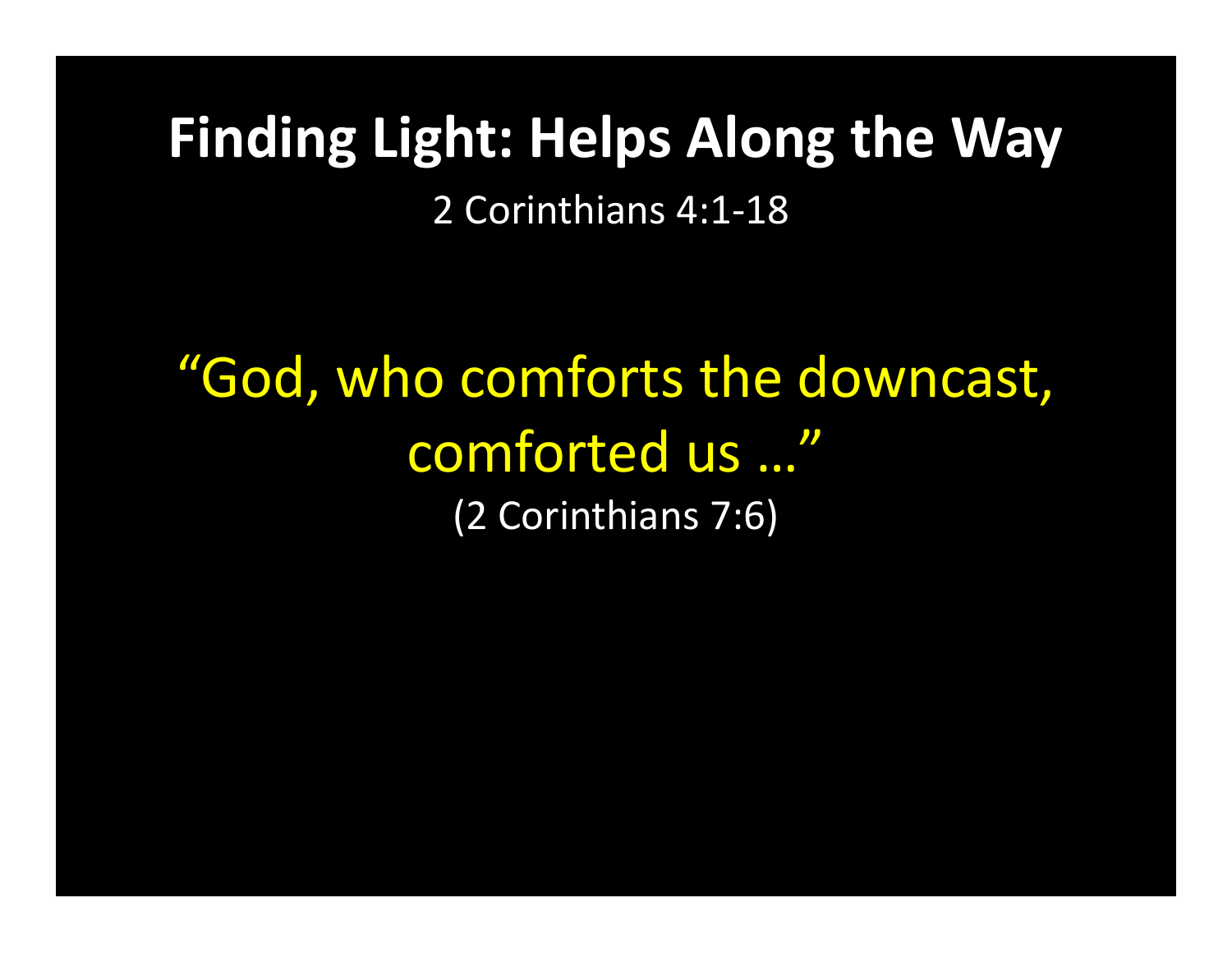2 Corinthians 4:1-18

#### "We do not lose heart …" (vv.1, 16)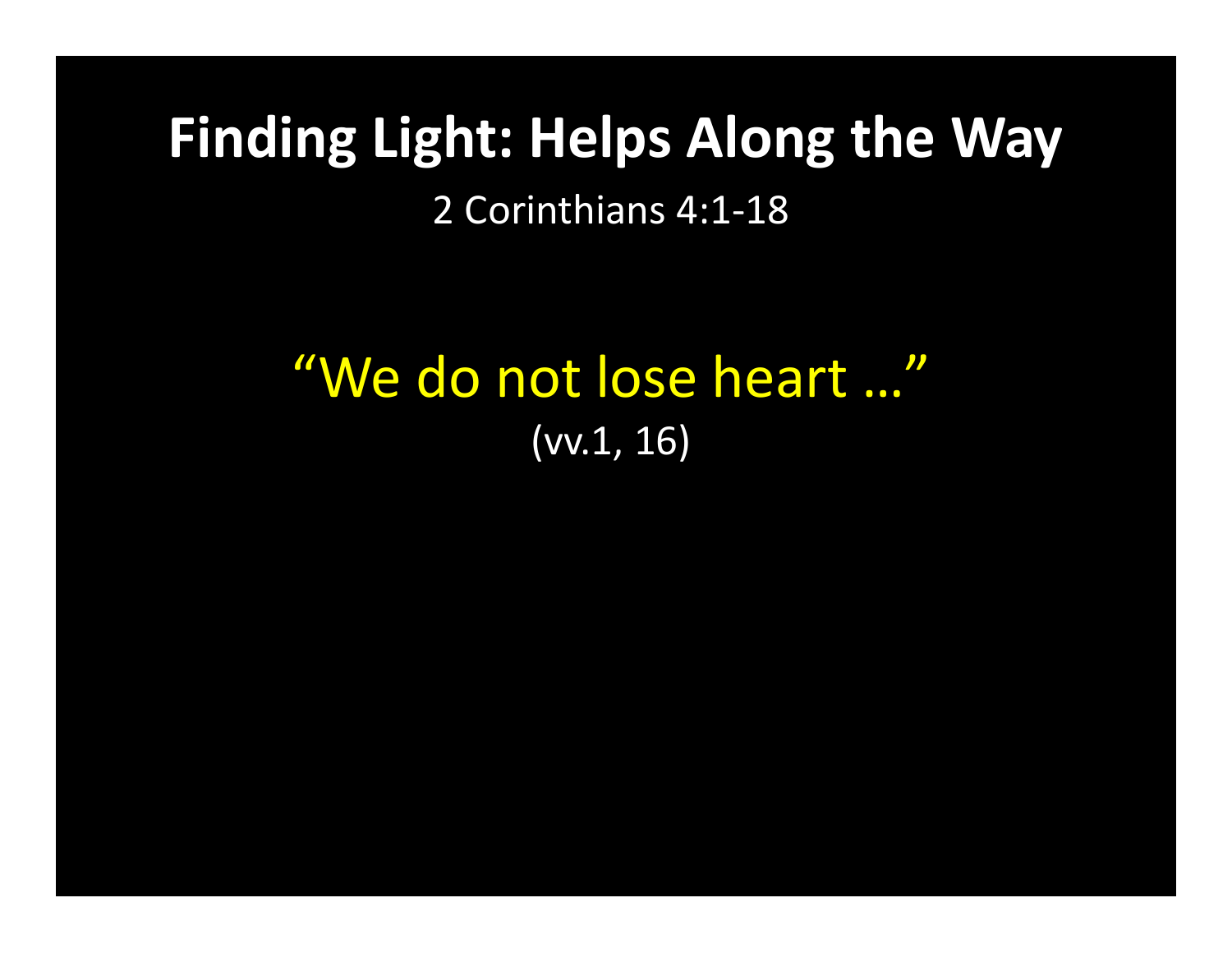2 Corinthians 4:1-18

# **LIGHT that gives us SIGHT.** (1-6)

**God**

**Self**

**Gospel** ("good news")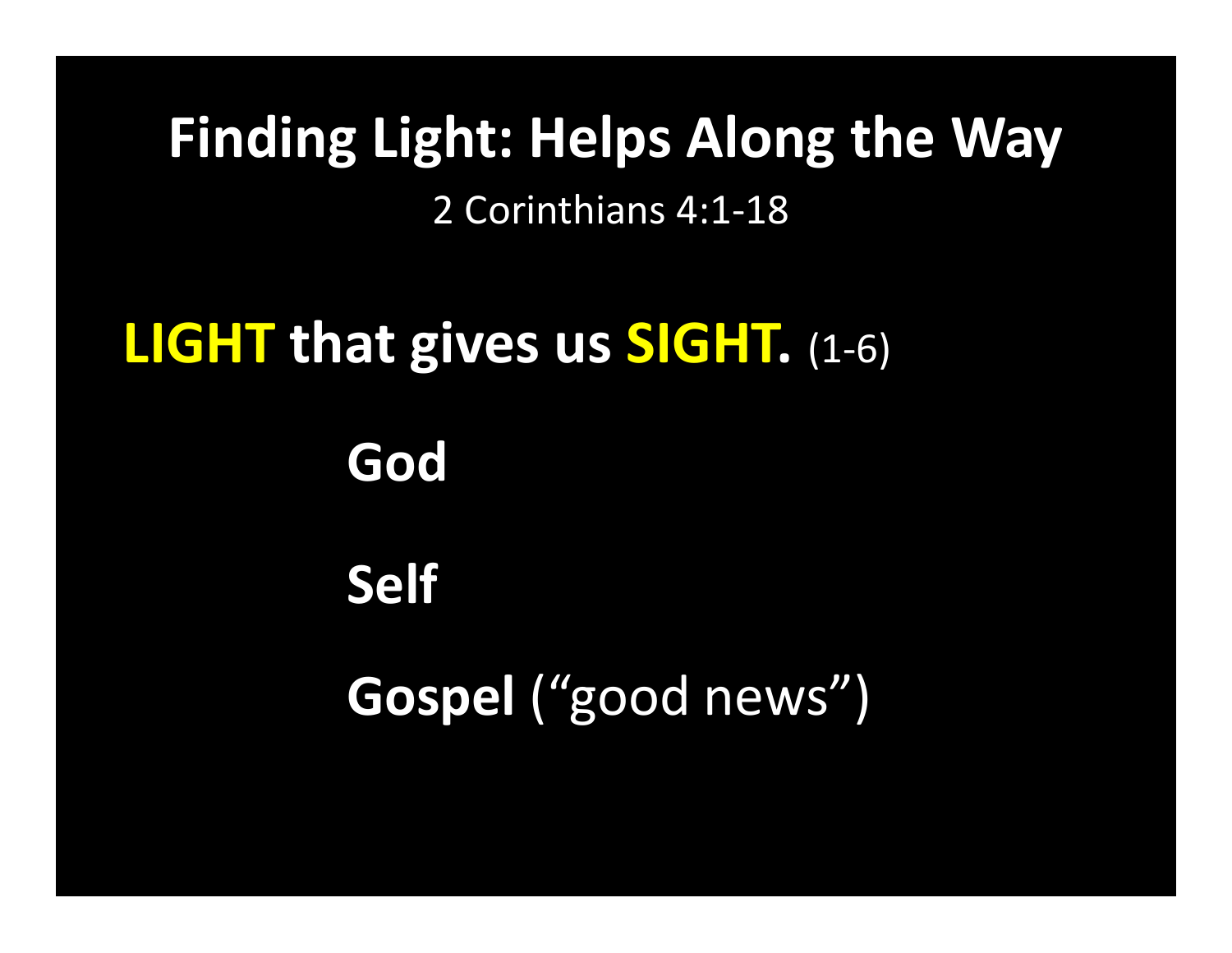2 Corinthians 4:1-18

**LIGHT that gives us SIGHT.** (1-6)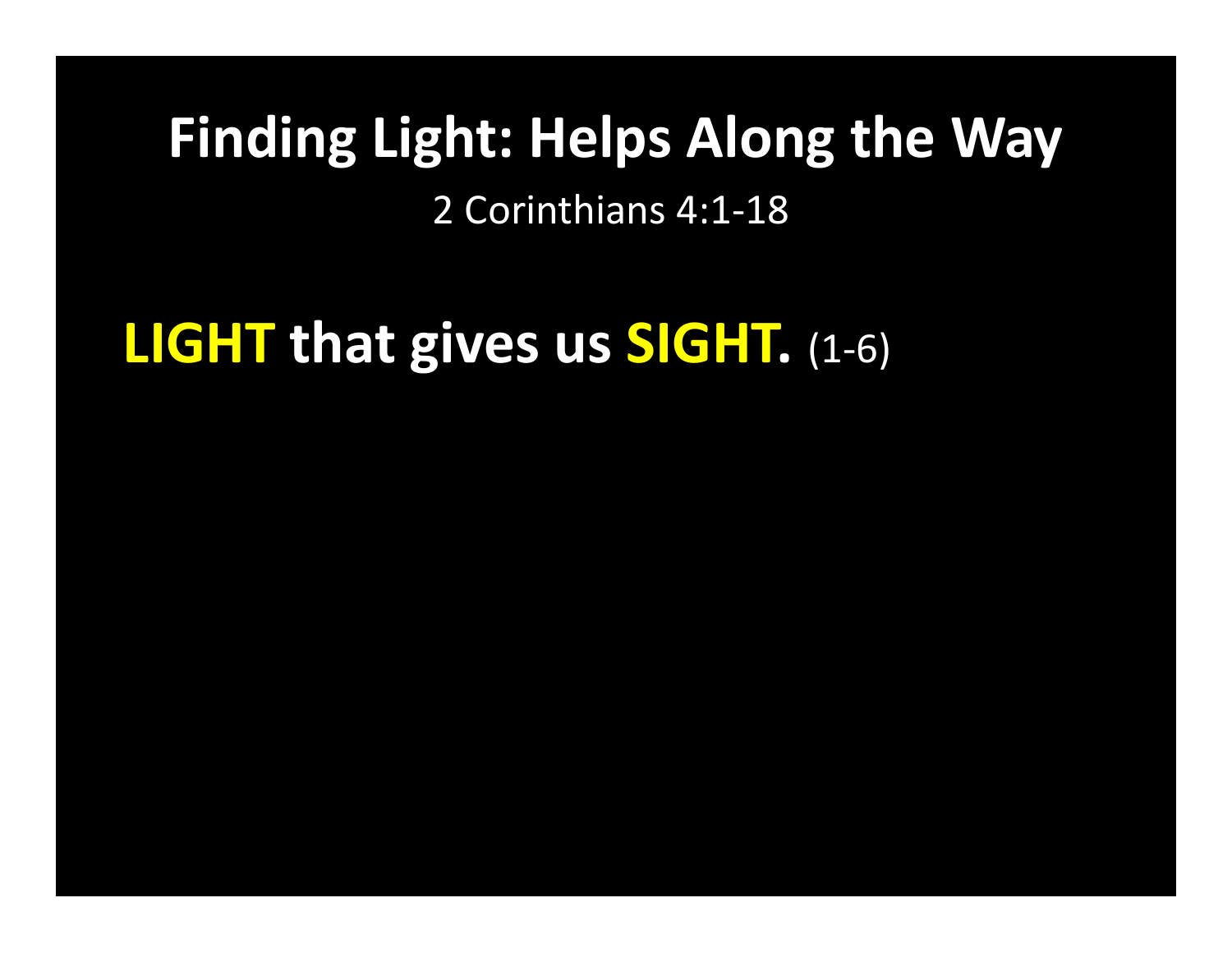2 Corinthians 4:1-18

#### **LIFE that gives us POWER.** (7-12)

"afflicted"

"perplexed"

"persecuted"

"struck down"

"crushed""despairing"End "crushed"<br>
despairing"<br>
destroyed"<br>
destroyed"

"forsaken"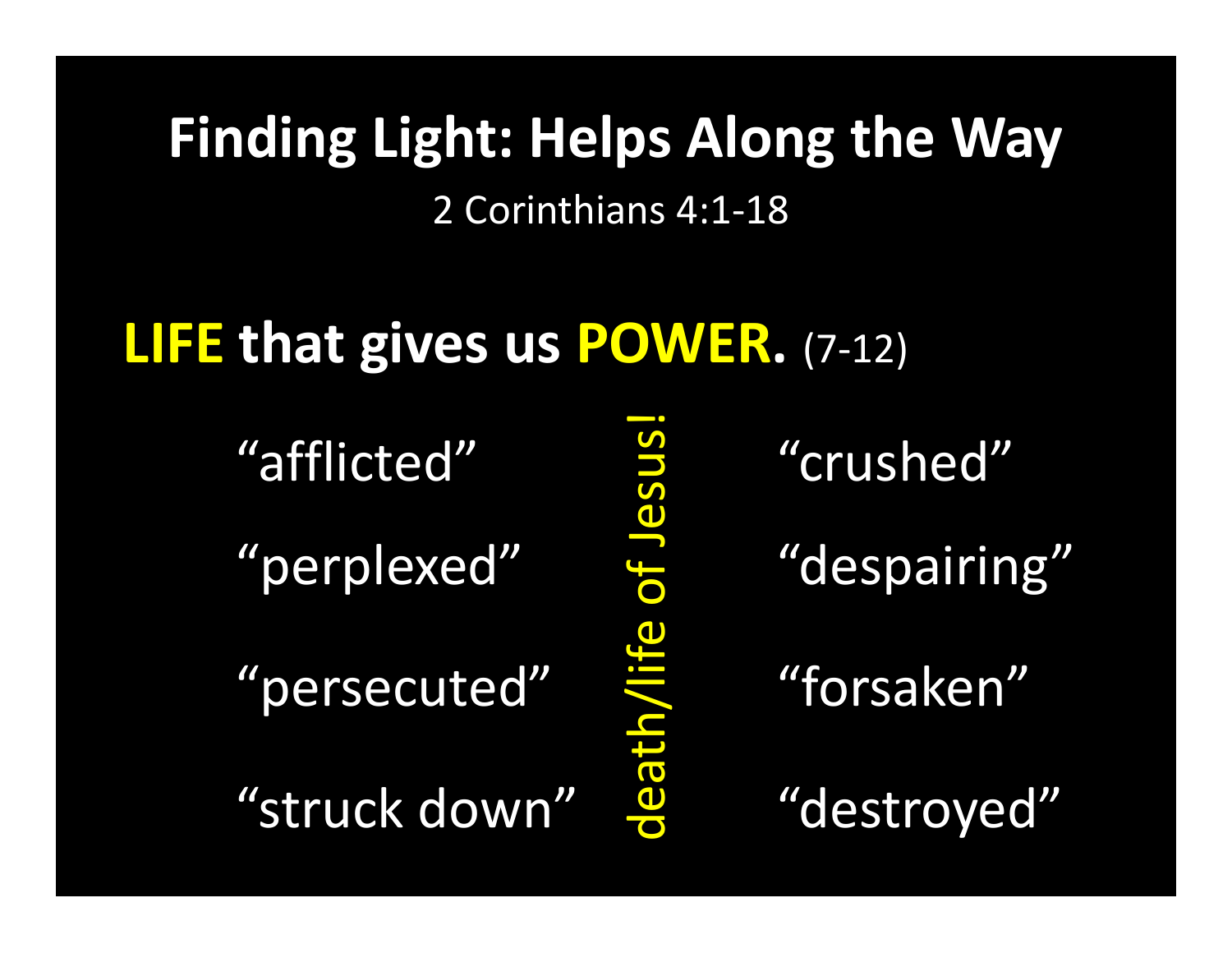2 Corinthians 4:1-18

**LIFE that gives us POWER.** (7-12)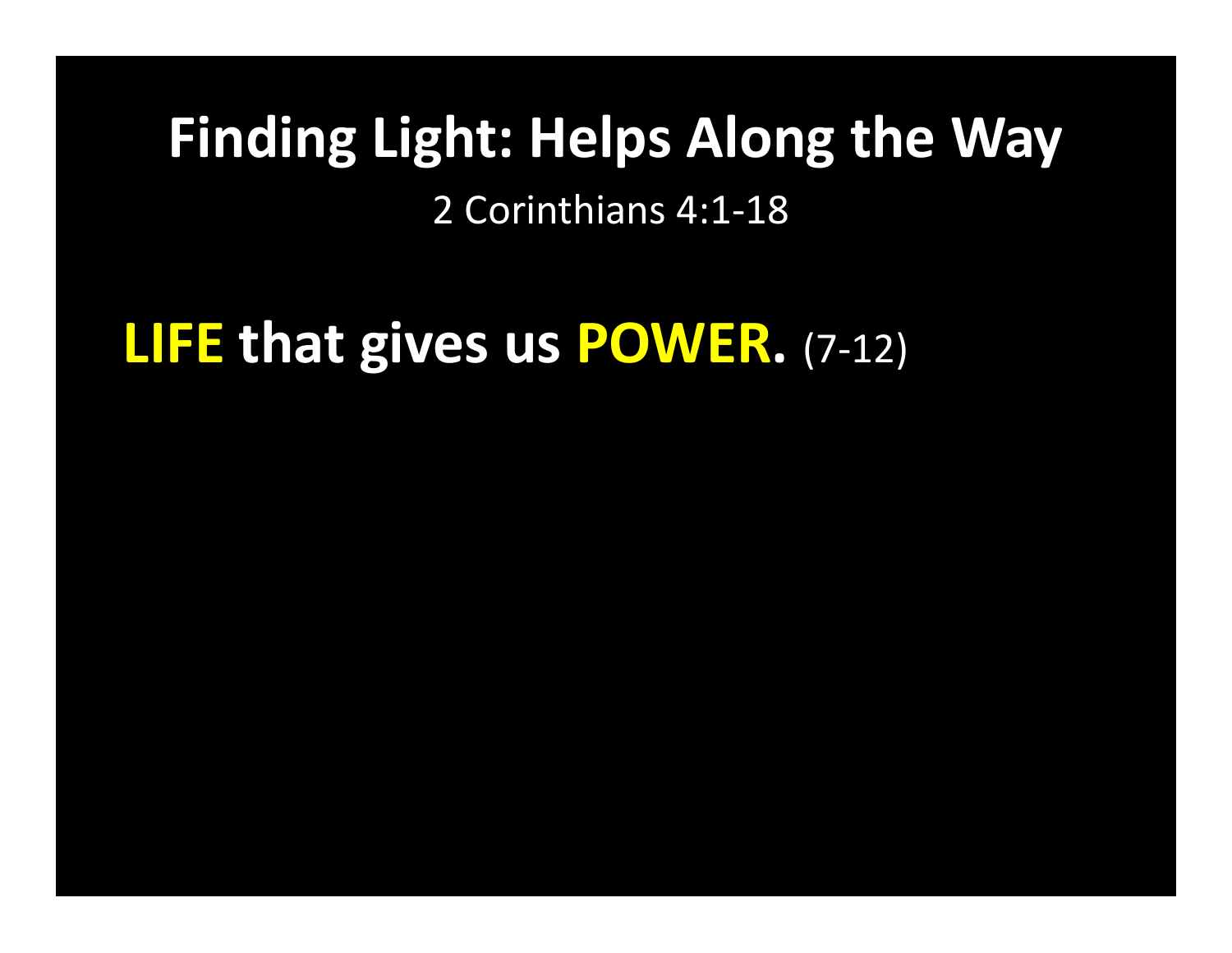2 Corinthians 4:1-18

## **FAITH that gives us HOPE.** (13-15)

- **Base 4 am greatly afflicted"** (Psa. 116:10ab)
	- $\rightarrow$  "The LORD preserves the simple; when I was brought low, he saved me. Return, O my soul, to your rest; for the LORD has dealt bountifully with you." (Psa. 116:6-7)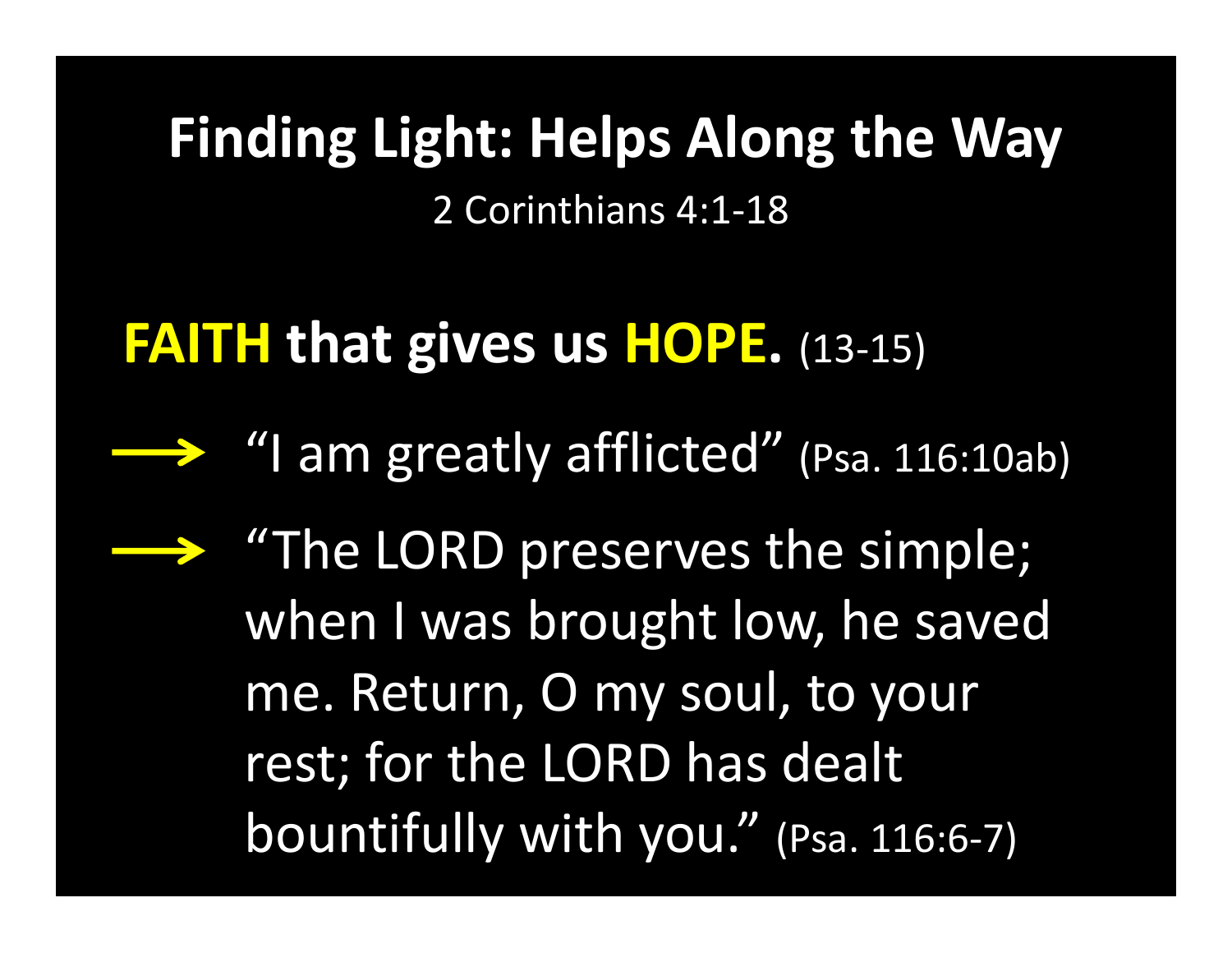2 Corinthians 4:1-18

**FAITH that gives us HOPE.** (13-15)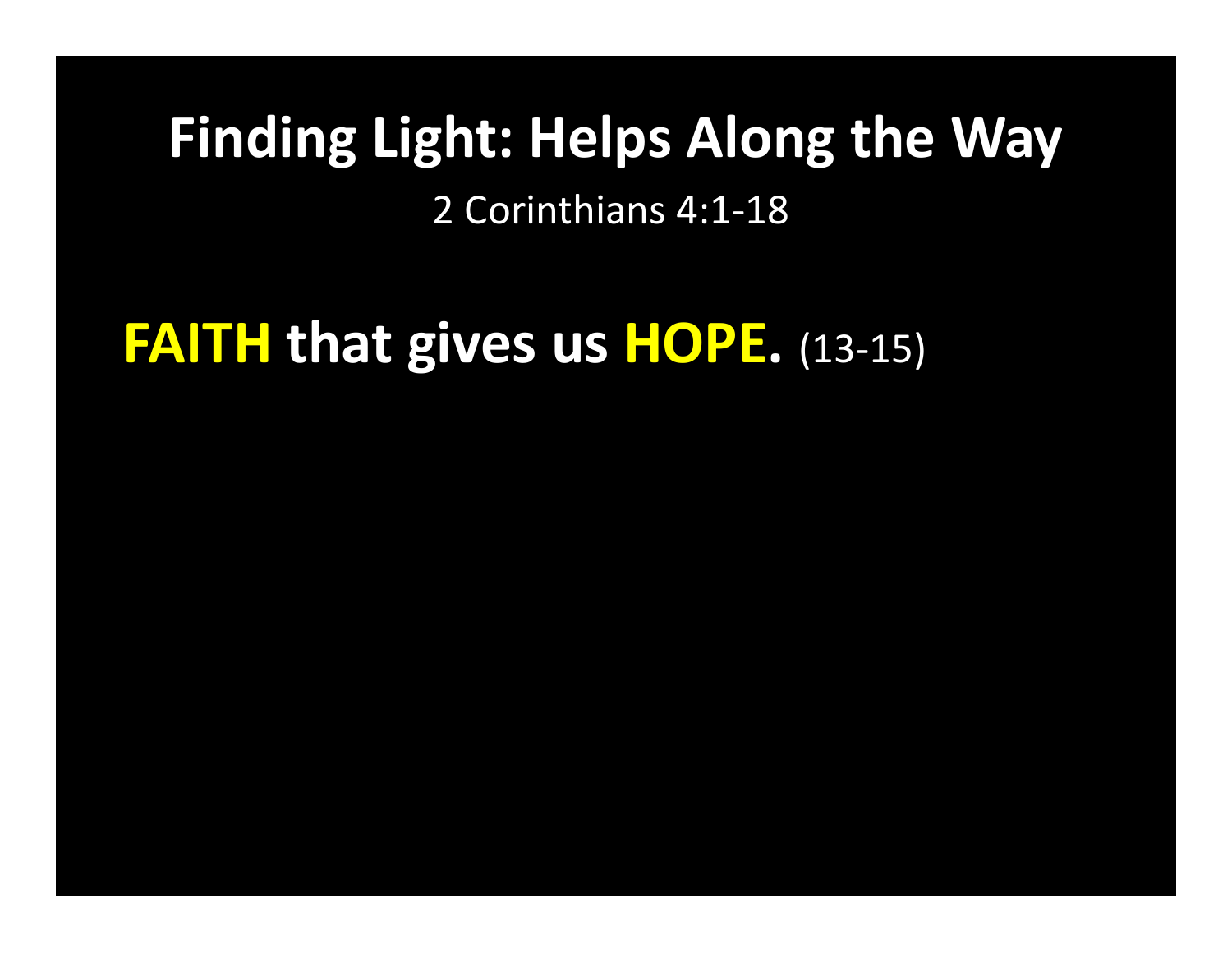2 Corinthians 4:1-18

#### **PERSPECTIVE that gives us FREEDOM.** (16-18)